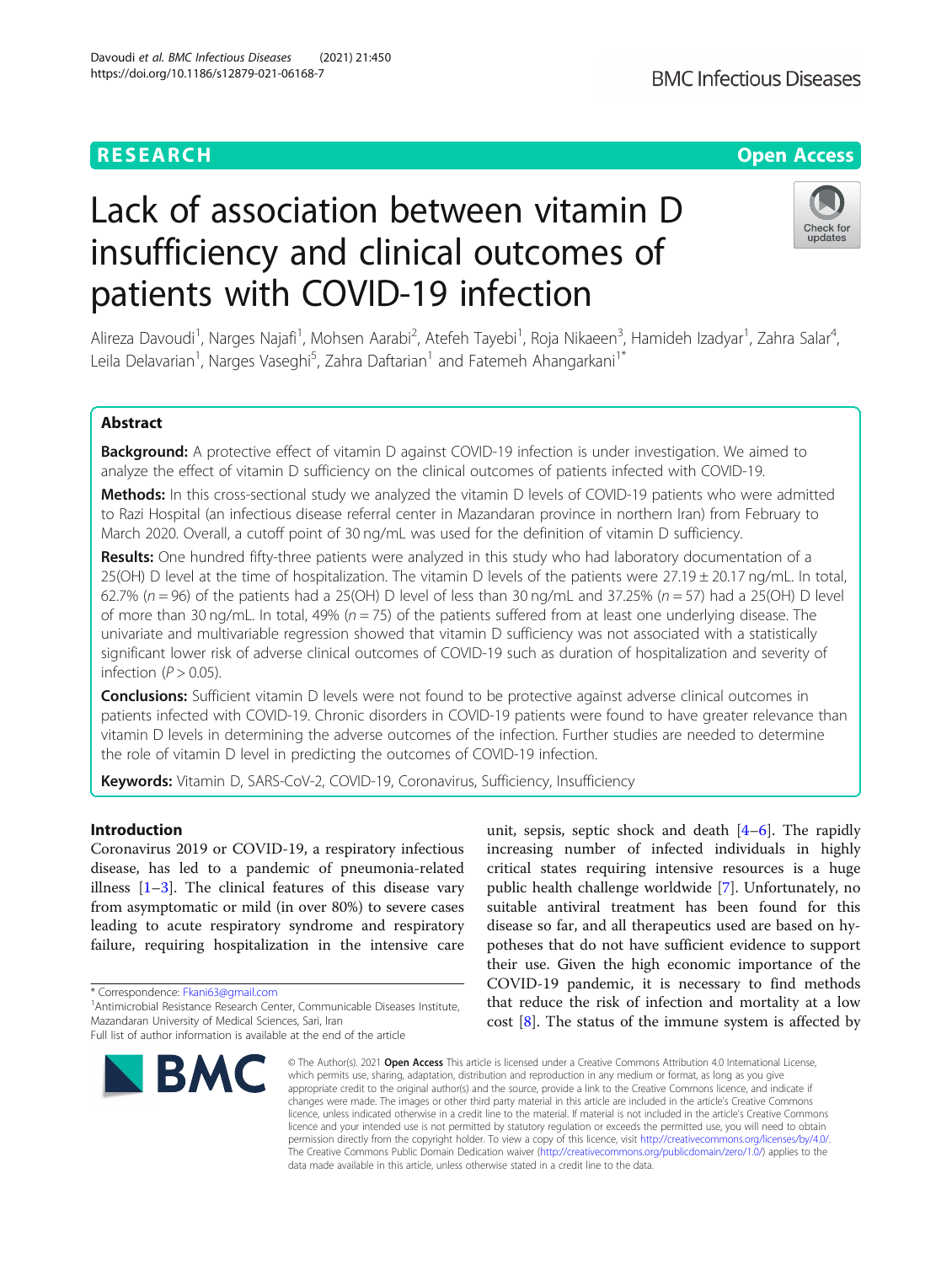multiple factors that may contribute to the risk of morbidity and mortality related to viral infections such as COVID-19. There are several vitamins and essential elements that have been shown to be necessary for a robust immune system response [[9,](#page-5-0) [10](#page-5-0)]. Recent studies have highlighted a crucial supportive role for vitamin D in immune system functions, particularly in balancing the inflammatory response to viral infection [[9,](#page-5-0) [11,](#page-5-0) [12](#page-5-0)]. Vitamin D is a fat-soluble vitamin that plays a key role in modulating both innate and adaptive immune responses. Previous studies have also shown that adequate levels of vitamin D have been shown to reduce the risk of viral respiratory infections and the length of hospital stay  $[1, 13, 14]$  $[1, 13, 14]$  $[1, 13, 14]$  $[1, 13, 14]$  $[1, 13, 14]$ . On the other hand, there is no accurate information about the COVID-19 virus in this field and the role of vitamin D supplementation in reducing the risk of infection is still under evaluation [[15](#page-5-0)–[17](#page-5-0)]. There is a high prevalence of vitamin D deficiency among Iranians based on several studies [[18,](#page-5-0) [19](#page-5-0)]. Mazandaran province is located in the north of Iran, along the southern coast of the Caspian Sea with a moderate climate. In this study, we investigated the effect of vitamin D sufficiency on the clinical outcomes of patients with COVID-19 infection hospitalized in Razi hospital, which is a referral center of COVID-19 patients in Mazandaran province.

#### Materials & methods

### Study design, participants and data source

This was a cross-sectional, retrospective study analyzing vitamin D levels of COVID-19 patients > 18 years old who were admitted to Razi Hospital, an infectious disease referral center in Mazandaran province, located in the north of Iran, from February to March 2020. The census method was used for sampling. The exclusion criteria was vitamin D intake in the past month prior to the diagnosis of COVID-19. The study was approved by the Ethics Committee of Mazandaran University of Medical Science, Ramsar international branch (IR.MAZUMS.RI-B.REC.1399.019). Hospital medical records were analyzed from the inpatient database of Razi teaching hospital affiliated with Mazandaran University of Medical Sciences.

#### Definitions and data collection

The definitive diagnosis of COVID-19 infection was based on the positive results of real-time reverse transcriptase-PCR (RT-PCR) assay for severe acute respiratory syndrome coronavirus-2 (SARS-CoV-2) using nasopharyngeal swab.

The vitamin D levels were measured by a high performance liquid chromatography (HPLC) method at the time of admission to the hospital. Based on the Endocrine Society's Practice Guidelines on Vitamin D, overall, a cutoff point of 30 ng/mL was used for the definition of vitamin D sufficiency [[20](#page-5-0)].

Definitions of COVID-19 severity were based on the World Health Organization COVID-19 clinical management guideline: 1- Mild stage (definitive COVID-19 patients without evidence of viral pneumonia or hypoxia); 2- Moderate disease (clinical signs of pneumonia [fever, cough, dyspnea, tachypnea] but no signs of severe pneumonia, including  $SpO2 \ge 90\%$  on room air not requiring supplemental oxygen); 3- Severe stage (with clinical signs of pneumonia [fever, cough, dyspnea, tachypnea) plus one of the following: respiratory rate > 30 breaths/ min; severe respiratory distress; or SpO2 < 90% on room air; 4- Critical (Acute respiratory distress syndrome (ARDS), sepsis/septic shock, acute thrombosis) or other conditions that would normally require the provision of life sustaining therapies such as mechanical ventilation (invasive or non-invasive) or vasopressor therapy [\[21](#page-5-0)]. Severe and critical categories were grouped together as "severe" in our study.

Data such as demographic information (age, sex, body mass index [BMI], and living area), medical history, comorbidities, and diagnostic data of the patients, including vitamin D levels and the outcomes were extracted from medical files. Age was categorized into three classi-fications (50>, 50–65, and > 65 years old) [\[22](#page-5-0)]. The following outcomes were measured: duration of hospitalization, lung involvement, ICU admission, invasive and non-invasive mechanical ventilator use, severity of disease, and in-hospital mortality.

#### Statistical analysis

Statistical analysis was performed using the Stata software version 14.0. Differences between groups (patients with 25(OH) D level  $\geq$  30 and patients with 25(OH) D level ≤ 30) were determined by the Chi-square test or Fisher's exact test. Ordinal logistic regression was used to determine the association between variables and severity of diseases. Univariate linear regression was performed to evaluate the association between vitamin D status, demographic characteristics and existing comorbidities with adverse outcomes of COVID-19. Variables with a  $P-value$  less than 0.2 according to a univariate analysis and vitamin D status were included in the multivariable analysis. The descriptive values below 5% (P-value< 0.05) were considered statistically significant.

#### Results

#### Patient features and vitamin D status

A total of 841 patients with COVID-19 were admitted to Razi Hospital from February 2 to March 20, 2020, of which 153 patients were analyzed in this study who had laboratory documentation of a 25(OH) D level at the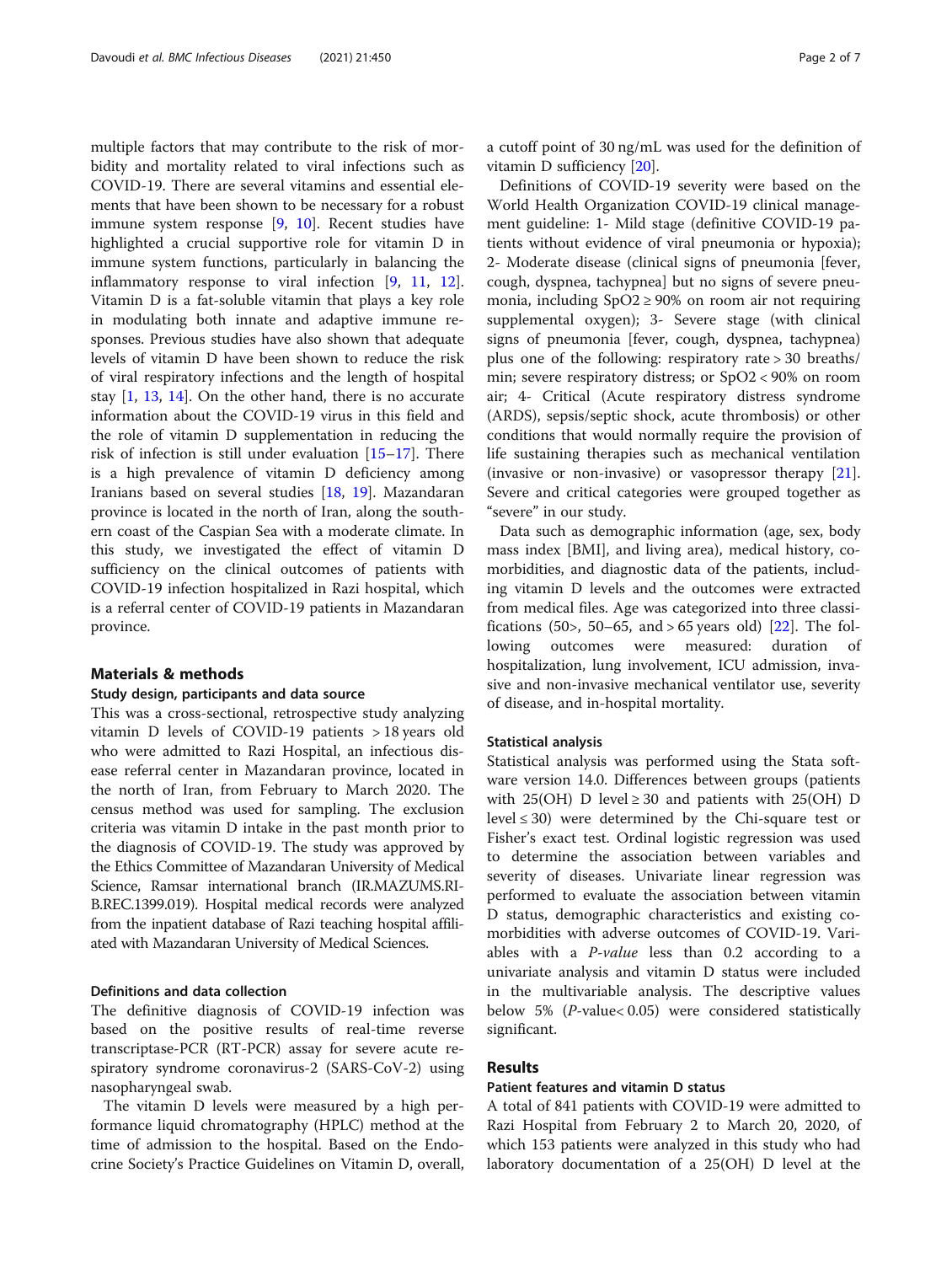time of hospitalization. All patients had CT imaging findings typical of COVID-19 and a SARS-CoV-2 PCRpositive result. Median (range) vitamin D levels of the patients were 22.8 (3.2–89) ng/mL. In total, 62.7% ( $n =$ 96) of the patients had a 25(OH) D level of less than 30 ng/mL and 37.25%  $(n = 57)$  had a 25(OH) D level of more than 30 ng/mL. To assess the role of vitamin D status in relation to the disease, socio-demographic features, comorbidity factors, and clinical outcomes, all data were classified into two subgroups based on 25(OH) D levels. The socio-demographics and comorbidities and clinical outcomes of COVID-19 patients are presented in Tables 1 and [2](#page-3-0).

Based on the age group patients were distributed into three groups where  $35.94\%$  ( $n = 55$ ) were less 50 years old, 34.64%  $(n = 53)$  were in the range of 50–65 years old, and  $28.75\%$  ( $n = 44$ ) were over 65 years old respectively. 58.2% ( $n = 89$ ) of patients were male, and 41.8%  $(n = 64)$  were female. There were no differences between the two groups (patients with  $25(OH)$  D level  $\geq 30$  and patients with 25(OH) D level  $\leq$  30) in regards to gender and place of resident. Most of the patients had multiple underlying disorders. The most common underlying illnesses were hypertension 26.8%  $(n = 44)$ , diabetes 26.8%  $(n = 41)$ , cardiovascular disease 19.6%  $(n = 30)$ , dyslipidemia 6.5% ( $n = 10$ ), hypothyroidism 5.9% ( $n = 9$ ), asthma 5.9% ( $n = 9$ ), malignancy 1.96% ( $n = 3$ ) and chronic liver disease 1.3%  $(n = 2)$ , respectively. In total, 49% ( $n = 75$ ) of patients suffered from at least one underlying disease. Significant differences between the two groups were noted to be preexisting comorbidities such as hypertension, cardiovascular disease, and hypothyroidism ( $p < 0.05$ ). Hypertension (17/30) and cardiovascular disease (13/30) were mostly noted among patients with  $25(OH)$  D level  $\geq 30$  ng/mL, while hypothyroidism was only seen in patients with 25(OH) D level  $\leq 30$  ng/mL.

The average hospitalization stay of patients were  $6.3 \pm$ 4.12 days. Bilateral lung involvement was seen in 17.64% of patients. In total, 6.53% of patients were admitted to the ICU. Invasive mechanical ventilator was utilized for 1.96% of patients while 9.08% of patients were under non-invasive ventilation. Based on severity of disease, 41.7% of patients were categorized into the mild form of COVID-19 disease, while 41.2 and 11.8% experienced the moderate and severe / critical forms of COVID-19,

| <b>Table 1</b> Characteristics of COVID-19 Patients Based on Vitamin D Level |
|------------------------------------------------------------------------------|
|------------------------------------------------------------------------------|

|                               | <b>Total</b><br>N (%) | 25(OH) D level ≥ 30 ng/mL<br>N(%) | 25(OH) D level $\leq$ 30 ng/mL<br>N(%) | P- value |
|-------------------------------|-----------------------|-----------------------------------|----------------------------------------|----------|
|                               |                       | Socio-demographic characteristics |                                        |          |
| Gender                        |                       |                                   |                                        |          |
| Female                        | 66 (43.13)            | 23 (40.35)                        | 43 (44.79)                             | 0.601    |
| Male                          | 87 (53.86)            | 34 (59.64)                        | 53 (55.2)                              |          |
| Age group (years old)         |                       |                                   |                                        |          |
| 50 >                          | 55 (35.9)             | 13 (22.8)                         | 42 (43.75)                             | 0.020    |
| $50 - 65$                     | 54 (35.3)             | 22 (38.59)                        | 32 (33.33)                             |          |
| > 65                          | 44 (28.8)             | 22 (38.59)                        | 22 (22.91)                             |          |
| Body mass index (BMI)         | $29.909 \pm 5.81$     | $29.15 \pm 5.71$                  | $29.92 \pm 5.92$                       | 0.321    |
| Living area                   |                       |                                   |                                        |          |
| Rural                         | 57 (37.25)            | 20 (35.08)                        | 37 (38.54)                             | 0.732    |
| Urban                         | 96 (62.7)             | 37 (64.91)                        | 59 (61.45)                             |          |
|                               |                       | <b>Preexisting comorbidities</b>  |                                        |          |
| <b>Diabetes</b>               | 41 (26.79)            | 19 (38.59)                        | 22 (22.91)                             | 0.183    |
| Hypertension                  | 44 (28.75)            | 26 (45.61)                        | 18 (18.75)                             | 0.001    |
| Cardiovascular disease        | 30 (19.6)             | 17 (29.82)                        | 13 (13.54)                             | 0.022    |
| Dyslipidemia                  | 10(6.53)              | 1(1.75)                           | 9(9.37)                                | 0.091    |
| Hypothyroidism                | 9(5.88)               | 0                                 | 9(9.37)                                | 0.023    |
| Asthma                        | 6(3.92)               | 0                                 | 6(6.25)                                | 0.081    |
| Malignancy                    | 3(1.96)               | $\overline{2}$                    | 1(1.04)                                | 0.550    |
| <b>Chronic liver disease</b>  | 2(1.3)                | 1(1.75)                           | 1(1.04)                                | 1        |
| <b>Chronic Kidney Disease</b> | 1(0.65)               | 1(1.75)                           | 0                                      | 0.371    |

P-values < 0.05 showed by boldface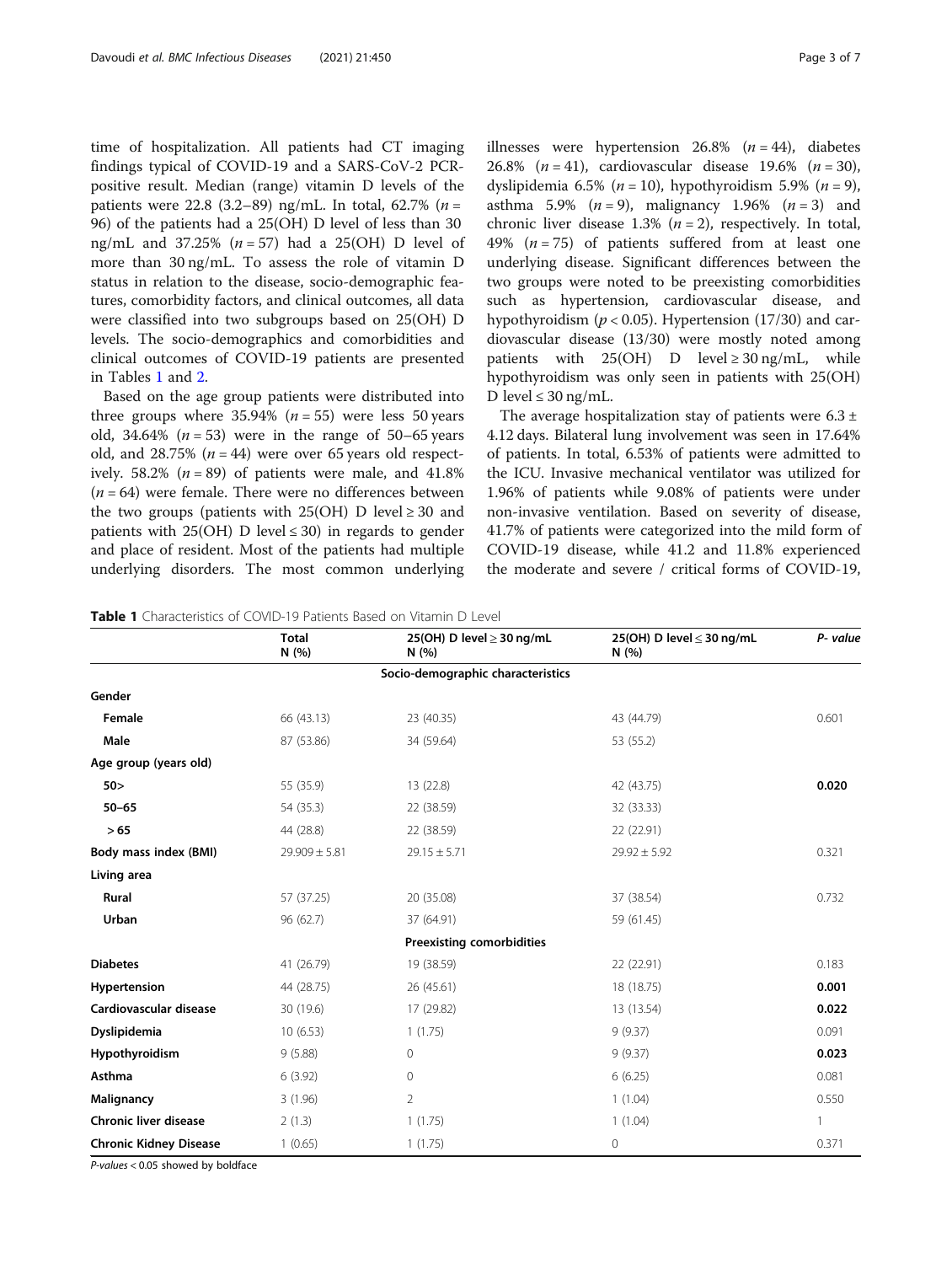| <b>Outcomes of patients</b>                       | <b>Total</b><br>N(96) | $25(OH)$ D level $>30$<br>N(96) | 25(OH) D level $<$ 30<br>N(96) | P- value |
|---------------------------------------------------|-----------------------|---------------------------------|--------------------------------|----------|
| Bilateral lung involvement                        | 28 (17.64)            | 10 (17.54)                      | 18(17.7)                       | 0.302    |
| <b>ICU</b> admission                              | 10(6.53)              | 3(5.26)                         | 7(7.29)                        | 0.512    |
| Invasive mechanical ventilator use                | 3(1.96)               | 1(1.75)                         | 2(2.083)                       |          |
| Non-invasive ventilation                          | 15 (9.08)             | 5(8.77)                         | 10(10.41)                      |          |
| Mild form of COVID-19                             | 72 (41.7)             | 24(42.1)                        | 48 (50)                        | 0.093    |
| Moderate form of COVID-19                         | 63 (41.2)             | 24(42.1)                        | 39 (40.62)                     |          |
| Severe form of COVID-19                           | 18(11.8)              | 9(15.78)                        | 9(9.37)                        |          |
| Death                                             | 5(3.26)               | 2(3.57)                         | 3(3.12)                        |          |
| Duration of hospitalization (days): Mean $\pm$ SD | $6.3 \pm 4.12$        | $6.36 + 4.35$                   | $6.25 + 4.01$                  | 0.801    |

<span id="page-3-0"></span>Table 2 Clinical Outcomes of Patients infected with COVID-19 Based on Vitamin D Level

respectively. Overall, 3.26% of patients involved expired. Vitamin D sufficiency was not associated with a statistically significant lower risk of adverse clinical outcomes of COVID-19 such as duration of hospitalization, lung involvement, ICU admission, invasive and non-invasive ventilation, severity of disease, or death.

# Ordinal logistic regression analyses for severity of COVID-19

Ordinal logistic regression on parameters such as vitamin D level, gender, BMI, place of residence and preexisting comorbidities showed that patients with diabetes (OR 4, 95% CI  $(1.403-12.073)$ ,  $P = 0.010$ ), male patients (OR 3, 95% CI (1.413–6.056),  $P = 0.004$ ) and patients living in rural areas (OR 2.5, 95% CI(1.295–5.025),  $P = 0.007$ ) experienced the severe form of COVID-19 infection more often than other patients. However, there was no significant association between the other evaluated parameters and COVID-19 severity.

## Univariate and multivariable regression analysis for adverse outcome of COVID-19

There were few patients with some adverse outcomes of COVID-19 such as ICU admission (10/153), mortality (5/153), and invasive ventilation (3/153). Therefore, the univariate and multivariable linear regression was performed for hospitalization duration. The univariate and multivariable linear regression results showed that there was no significant association between vitamin D status and duration of hospitalization as well as the demographic variables and chronic disorders (Table 3).

Table 3 The Univariate and Multivariable Linear Regression Analysis of COVID- 19 Patients for Hospitalization Days

|                               | <b>Univariate Regression</b> |                                    | <b>Multivariable Regression</b><br>Duration of hospitalization (days) |           |  |
|-------------------------------|------------------------------|------------------------------------|-----------------------------------------------------------------------|-----------|--|
| Outcome                       |                              | Duration of hospitalization (days) |                                                                       |           |  |
| <b>Variables</b>              |                              |                                    |                                                                       |           |  |
|                               | Beta <sup>a</sup>            | P-value                            | Beta <sup>a</sup>                                                     | P-value   |  |
| Vitamin D level               | 0.01                         | 0.876                              | $-0.05$                                                               | 0.543     |  |
| Gender                        | 0.08                         | 0.309                              | NA.                                                                   | <b>NA</b> |  |
| Body mass index (BMI)         | $-0.01$                      | 0.889                              | NA.                                                                   | <b>NA</b> |  |
| <b>Living Area</b>            | $-0.08$                      | 0.336                              | <b>NA</b>                                                             | <b>NA</b> |  |
| <b>Diabetes</b>               | 0.05                         | 0.518                              | <b>NA</b>                                                             | <b>NA</b> |  |
| Hypertension                  | 0.10                         | 0.199                              | 0.09                                                                  | 0.300     |  |
| Cardiovascular disease        | 0.02                         | 0.769                              | <b>NA</b>                                                             | <b>NA</b> |  |
| Dyslipidemia                  | $-0.12$                      | 0.133                              | $-0.11$                                                               | 0.162     |  |
| Hypothyroidism                | $-0.13$                      | 0.120                              | $-0.12$                                                               | 0.159     |  |
| Asthma                        | $-0.08$                      | 0.277                              | NA.                                                                   | NA.       |  |
| Malignancy                    | $-0.03$                      | 0.683                              | NA.                                                                   | <b>NA</b> |  |
| <b>Chronic liver disease</b>  | $-0.02$                      | 0.784                              | <b>NA</b>                                                             | <b>NA</b> |  |
| <b>Chronic Kidney Disease</b> | $-0.01$                      | 0.942                              | <b>NA</b>                                                             | <b>NA</b> |  |

NA Not Applicable

Coefficient Regression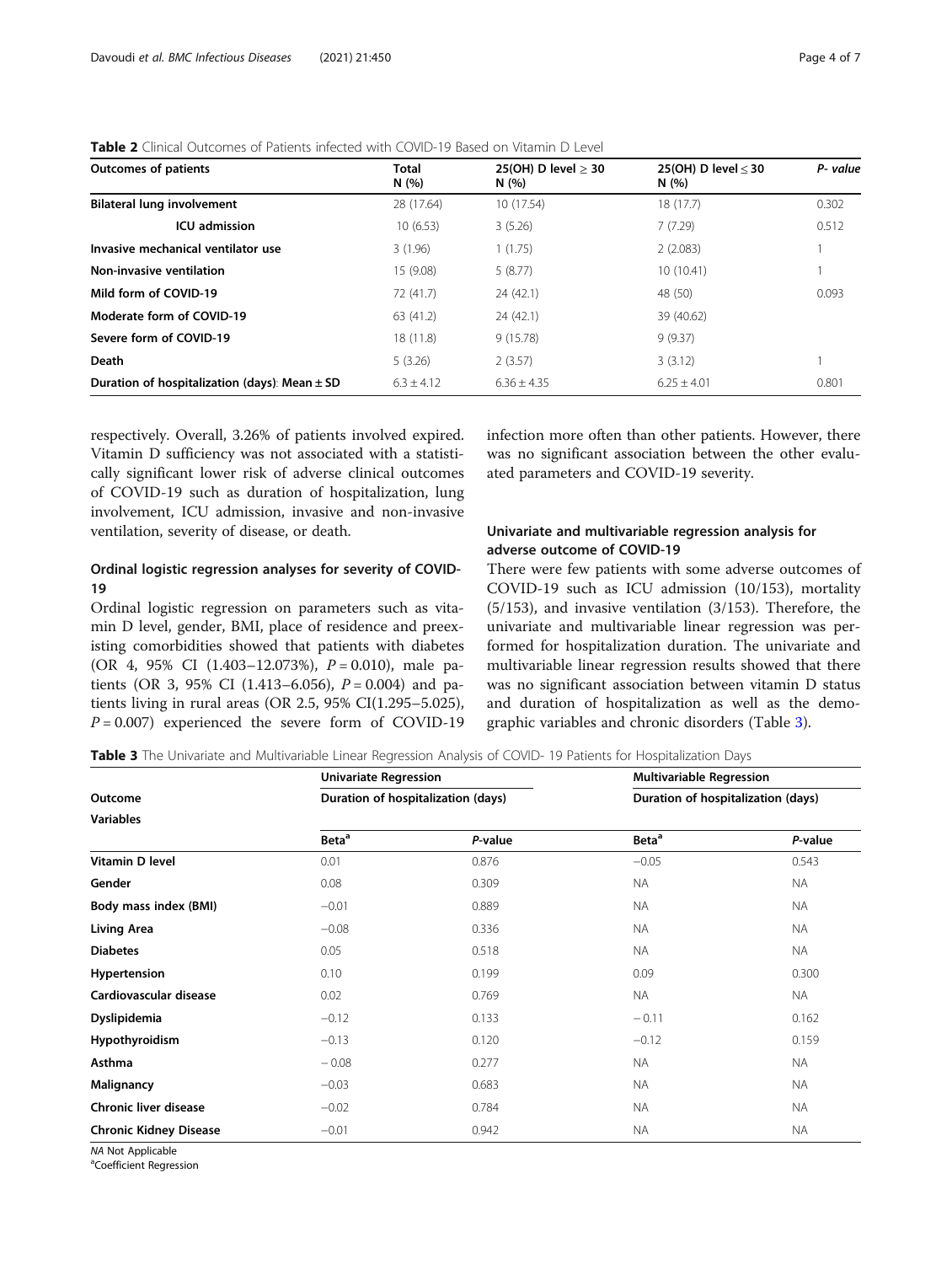#### **Discussion**

The association between vitamin D status and seasonal respiratory infections has been proven in several studies [[12,](#page-5-0) [23](#page-5-0), [24](#page-5-0)]. Optimizing vitamin D status could improve the immune response and has been suggested as possibly protective in COVID-19 infection [\[10](#page-5-0), [25,](#page-5-0) [26](#page-5-0)]. The COVID-19 outbreak began during the winter and a common feature of the inhabitants of all countries north of the 42nd parallel is a vitamin D insufficiency [\[27](#page-6-0)]. These facts resulted in the concept of using vitamin D for the prevention of COVID-19 infection or using vitamin D as an intervention strategy in COVID-19 patients [[3,](#page-5-0) [23\]](#page-5-0). In our study, only 37.25% of patients had a sufficient vitamin D level. However, after categorizing all patients based on a cutoff point of 30 ng/mL for 25(OH) D to assess the association between vitamin D sufficiency and severity of COVID-19 infection, we found a lack of effect of vitamin D insufficiency on the clinical outcomes in patients with COVID-19 infection. Studies investigating the association of circulating vitamin 25(OH) D level and incidence and severity of COVID-19 are currently limited and prospective studies published to date are conflicting. Maghbooli et al. reported vitamin D sufficiency reduced the risk for adverse clinical outcomes in patients with COVID-19 infection, and Panagiotou1 et al. reported low vitamin D levels in patients hospitalized with COVID-19 are associated with greater disease severity [[13,](#page-5-0) [14\]](#page-5-0). However, Azadeh et al. showed that vitamin D levels were lower in 80 patients with COVID-19 compared to 70 healthy individuals, while Brandão et al. reported there were no differences in the distribution of vitamin D levels between 2345 adults who were positive for SARS CoV-2 by RT-PCR test, and 11,585 negative controls [[28,](#page-6-0) [29](#page-6-0)]. Consistent with our study findings, the study by Hastie et al. did not support a potential link between vitamin D concentrations and risk of COVID-19 infection [\[25](#page-5-0), [28](#page-6-0)]. Older age and comorbidities are linked to an insufficient vitamin D supply [[30,](#page-6-0) [31\]](#page-6-0). It is notable that 64.05% of our patients were greater than 50 years old. Therefore, the high rate of patients in our study with vitamin D level  $\leq 30$  ng/mL may be due to the aging population. Unlike our study, where the severity of COVID-19 infection was not associated with lower vitamin D levels, Baktash et al. assessed the potential relationship between vitamin D deficiency and COVID-19 severity in hospitalized older adults and found that older patients with lower concentrations of vitamin D, when compared with age-matched vitamin D-replete patients, may demonstrate worse outcomes from COVID-19 [\[30](#page-6-0)]. Moreover, a meta-analysis by Zhao et al. on 53,000 COVID-19 patients, found that co-morbidities and old age showed a relationship with the renin angiotensin-aldosterone-system, vitamin D status, and COVID-19 infection [\[32](#page-6-0)]. After adjusting for socio-demographic features, comorbidity variables, and vitamin D level, ordinal logistic regression analyses results have shown that having diabetes, male gender, and residing in a rural area increased the risk of having the severe form of the COVID-19. Other studies have shown an increased risk of hospitalization and severe conditions requiring ventilation in patients with diabetes infected with COVID-19 [[25](#page-5-0), [33,](#page-6-0) [34\]](#page-6-0). In addition, demographic data reviewed from several studies highlighted the severity of COVID-19 was more significant in male compared to female patients [\[35](#page-6-0), [36](#page-6-0)]. Moreover, delays in hospitalization and less access to health facilities can be factors involved in more severe forms of the disease among patients residing in rural areas.

Several studies have reported that a higher prevalence of vitamin D deficiency was observed in patients with worse COVID-19 outcomes [\[13](#page-5-0), [14](#page-5-0), [17](#page-5-0), [37](#page-6-0)]. In our study, there was no evidence to suggest that assessment of vitamin D can serve as an indicator of the outcomes of COVID-19 infection. In line with our findings, Hastie et al. reported that the measurement of vitamin D would not be useful to evaluate the risk of COVID-19 in clinical practice [[25\]](#page-5-0).

There are some limitations in this research due to its cross-sectional retrospective design. The first drawback is that we included only patients who had documented vitamin D levels. The other drawback of our study is its small sample size, as well as some confounding factors, such as smoking and socioeconomic status were not recorded for most patients and could have an admissible impact on the COVID-19 severity.

#### Conclusion

Despite the fact that the number of patients with an insufficient vitamin D level was greater in our study, and approximately 44% of patients fell into the moderate and severe/critical categories, some requiring invasive/non-invasive ventilation, ICU admission, longer hospitalization, and death, there was no statically significant evidence that insufficient vitamin D levels might play a role in adverse outcomes of COVID-19 infection.

Chronic disorders in COVID-19 patients likely have greater relevance than vitamin D levels in determining the adverse outcomes of the infection. Therefore, vitamin D supplementation may not be helpful in the prevention or treatment of COVID-19. As there is still no effective pharmaceutical treatment for COVID-19, general vaccination of the community, as well as adherence to health protocols, are the main tools to reduce morbidity and mortality caused by this disease. Larger prospective studies are needed however to support or refute our study findings.

#### Abbreviations

OR: Odds ratio; CI: Confidence interval; SPO2: Peripheral oxygen saturation; BMI: Body mass index; ICU: Intensive care unit; Not Applicable: NA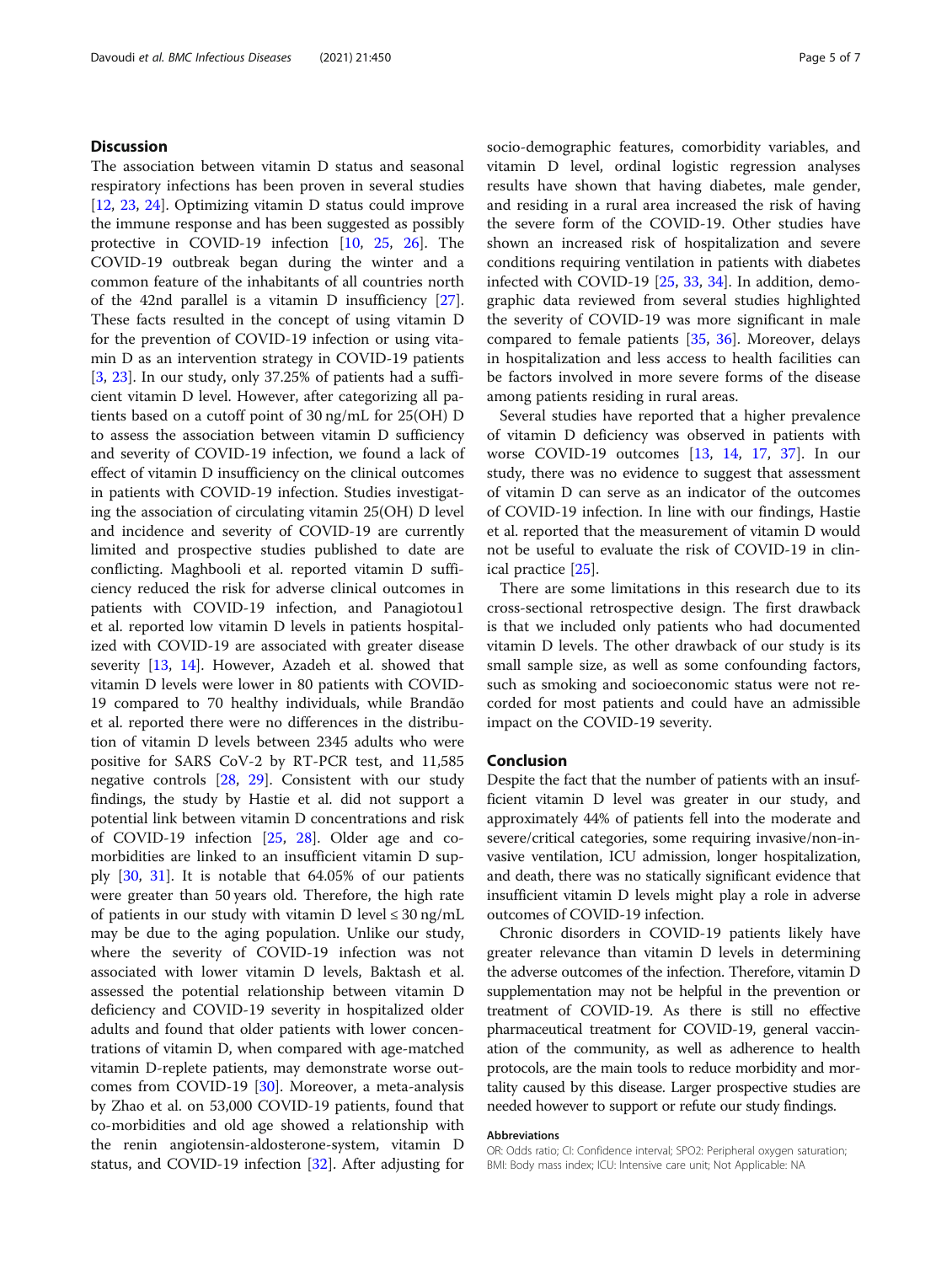#### <span id="page-5-0"></span>Acknowledgements

We thank all participants and staff involved in this study at Razi teaching hospital affiliated with Mazandaran University of medical sciences.

#### Authors' contributions

AD, NN and FA designed the project, collected data, wrote and performed the critical review of the manuscript. MA, AT, HI, ZS, LD, RN, NV and ZD contributed to clinical data collection. MA and RN carried out statistical interpretation. All authors read and approved the final manuscript.

#### Funding

Alireza Davoudi received research grants from Ramsar international branch of Mazandaran University of Medical Sciences with grant number 7951.

#### Availability of data and materials

All data analyzed during this study are included in this published article.

#### **Declarations**

#### Ethics approval and consent to participate

This study was approved by the Ethics Committee of Ramsar international branch of Mazandaran University of Medical Sciences with code: IR.MAZUMS.RIB.REC.1399.019. In addition, written informed consent was obtained from all subjects or, for subjects under the age of 18, from a parent and/or legal guardian. In this study all applied methods were carried out in accordance with relevant guidelines and regulations.

#### Consent for publication

Not applicable.

#### Competing interests

The authors declare that they have no competing interests.

#### Author details

<sup>1</sup> Antimicrobial Resistance Research Center, Communicable Diseases Institute, Mazandaran University of Medical Sciences, Sari, Iran. <sup>2</sup>Department of Family Medicine, School of Medicine, Mazandaran University of Medical Sciences, Sari, Iran. <sup>3</sup>Department of Biostatistics, Faculty of Medical Sciences, Tarbiat Modares University, Tehran, Iran. <sup>4</sup>Mazandaran University of Medical Science, Ramsar International Branch, Ramsar, Iran. <sup>5</sup>Department of Pathobiology, Science and Research Branch, Islamic Azad University, Tehran, Iran.

#### Received: 4 December 2020 Accepted: 11 May 2021 Published online: 18 May 2021

#### References

- Grant WB, Lahore H, McDonnell SL, Baggerly CA, French CB, Aliano JL, Bhattoa HP: Evidence that Vitamin D Supplementation Could Reduce Risk of Influenza and COVID-19 Infections and Deaths. Nutrients. 2020;12(4):988. [https://doi.org/10.3390/nu12040988.](https://doi.org/10.3390/nu12040988)
- 2. Guan WJ, Ni ZY, Hu Y, Liang WH, Ou CQ, He JX, et al. Clinical characteristics of coronavirus disease 2019 in China. N Engl J Med. 2020;382(18):1708–20. <https://doi.org/10.1056/NEJMoa2002032>.
- Laird E, Rhodes J, Kenny RA. Vitamin D and inflammation: potential implications for severity of Covid-19. Ir Med J. 2020;113(5):81.
- 4. Arabi YM, Fowler R, Hayden FG. Critical care management of adults with community-acquired severe respiratory viral infection. Intensive Care Med. 2020;46(2):315–28. <https://doi.org/10.1007/s00134-020-05943-5>.
- Li T. Diagnosis and clinical management of severe acute respiratory syndrome coronavirus 2 (SARS-CoV-2) infection: an operational recommendation of Peking union medical college hospital (V2.0). Emerg Microbes Infect. 2020;9(1):582–5. [https://doi.org/10.1080/22221](https://doi.org/10.1080/22221751.2020.1735265) [751.2020.1735265](https://doi.org/10.1080/22221751.2020.1735265).
- 6. Rhodes JM, Subramanian S, Laird E, Kenny RA. Editorial: low population mortality from COVID-19 in countries south of latitude 35 degrees north supports vitamin D as a factor determining severity. Aliment Pharmacol Ther. 2020;51(12):1434–7. [https://doi.org/10.1111/apt.15777.](https://doi.org/10.1111/apt.15777)
- 7. Zheng Z, Peng F, Xu B, Zhao J, Liu H, Peng J, et al. Risk factors of critical & mortal COVID-19 cases: a systematic literature review and meta-analysis. J Inf Secur. 2020;81(2):e16–25.
- 8. Wintergerst ES, Maggini S, Hornig DH. Contribution of selected vitamins and trace elements to immune function. Ann Nutr Metab. 2007;51(4):301–23. [https://doi.org/10.1159/000107673.](https://doi.org/10.1159/000107673)
- 9. Patel N, Penkert RR, Jones BG, Sealy RE, Surman SL, Sun Y, Tang L, DeBeauchamp J, Webb A, Richardson J, et al. Baseline Serum Vitamin A and D Levels Determine Benefit of Oral Vitamin A&D Supplements to Humoral Immune Responses Following Pediatric Influenza Vaccination. Viruses. 2019; 11(10):907. [https://doi.org/10.3390/v11100907.](https://doi.org/10.3390/v11100907)
- 10. Banerjee A, Ganguly U, Saha S, Chakrabarti S, Saini RV, Rawal RK, et al. Vitamin D and immuno-pathology of COVID-19: many interactions but uncertain therapeutic benefits. Expert Rev Anti-Infect Ther. 2021:1–14. <https://doi.org/10.1080/14787210.2021.1905519>.
- 11. Beard JA, Bearden A, Striker R. Vitamin D and the anti-viral state. J Clin Virol. 2011;50(3):194–200. <https://doi.org/10.1016/j.jcv.2010.12.006>.
- 12. Mathyssen C, Aelbrecht C, Serré J, Everaerts S, Maes K, Gayan-Ramirez G, et al. Local expression profiles of vitamin D-related genes in airways of COPD patients. Respir Res. 2020;21:1–10.
- 13. Maghbooli Z, Sahraian MA, Ebrahimi M, Pazoki M, Kafan S, Tabriz HM, et al. Vitamin D sufficiency, a serum 25-hydroxyvitamin D at least 30 ng/mL reduced risk for adverse clinical outcomes in patients with COVID-19 infection. PLoS One. 2020;15(9):e0239799. [https://doi.org/10.1371/journal.](https://doi.org/10.1371/journal.pone.0239799) [pone.0239799.](https://doi.org/10.1371/journal.pone.0239799)
- 14. Panagiotou G, Tee SA, Ihsan Y, Athar W, Marchitelli G, Kelly D, et al. Low serum 25-hydroxyvitamin D (25[OH]D) levels in patients hospitalized with COVID-19 are associated with greater disease severity. Clin Endocrinol. 2020; 93(4):508–11. [https://doi.org/10.1111/cen.14276.](https://doi.org/10.1111/cen.14276)
- 15. Jevalikar G, Mithal A, Singh A, Sharma R, Farooqui KJ, Mahendru S, et al. Lack of association of baseline 25-hydroxyvitamin D levels with disease severity and mortality in Indian patients hospitalized for COVID-19. Sci Rep. 2021;11(1):6258. <https://doi.org/10.1038/s41598-021-85809-y>.
- 16. Pham H, Rahman A, Majidi A, Waterhouse M, Neale RE. Acute Respiratory Tract Infection and 25-Hydroxyvitamin D Concentration: A Systematic Review and Meta-Analysis. Int J Environ Res Public Health. 2019;16(17):3020. <https://doi.org/10.3390/ijerph16173020>.
- 17. D'Avolio A, Avataneo V, Manca A, Cusato J, De Nicolò A, Lucchini R, Keller F, Cantù M. 25-Hydroxyvitamin D Concentrations Are Lower in Patients with Positive PCR for SARS-CoV-2. Nutrients. 2020;12(5):1359. [https://doi.org/10.33](https://doi.org/10.3390/nu12051359) [90/nu12051359.](https://doi.org/10.3390/nu12051359)
- 18. Larijani B, Hossein-Nezhad A, Feizabad E, Maghbooli Z, Adibi H, Ramezani M, et al. Vitamin D deficiency, bone turnover markers and causative factors among adolescents: a cross-sectional study. J Diab Metab Disord. 2016;15(1): 46. <https://doi.org/10.1186/s40200-016-0266-2>.
- 19. Tabrizi R, Moosazadeh M, Akbari M, Dabbaghmanesh MH, Mohamadkhani M, Asemi Z, et al. High prevalence of vitamin D deficiency among Iranian population: a systematic review and meta-analysis. Iran J Med Sci. 2018; 43(2):125–39.
- 20. Holick MF, Binkley NC, Bischoff-Ferrari HA, Gordon CM, Hanley DA, Heaney RP, et al. Evaluation, treatment, and prevention of vitamin D deficiency: an Endocrine Society clinical practice guideline. J Clin Endocrinol Metab. 2011; 96(7):1911–30. [https://doi.org/10.1210/jc.2011-0385.](https://doi.org/10.1210/jc.2011-0385)
- 21. World Health O. COVID-19 clinical management: living guidance, 25 January 2021. Geneva: World Health Organization; 2021.
- 22. Perez-Saez J, Lauer SA, Kaiser L, Regard S, Delaporte E, Guessous I, et al. Serology-informed estimates of SARS-CoV-2 infection fatality risk in Geneva, Switzerland. Lancet Infect Dis. 2020;21(4):e69–70. [https://doi.org/10.1016/S14](https://doi.org/10.1016/S1473-3099(20)30584-3) [73-3099\(20\)30584-3](https://doi.org/10.1016/S1473-3099(20)30584-3).
- 23. Jolliffe D, Camargo CA, Sluyter J, Aglipay M, Aloia J, Bergman P, et al. Vitamin D supplementation to prevent acute respiratory infections: systematic review and meta-analysis of aggregate data from randomised controlled trials. Lancet Diab Endocrinol. 2021;9(5):276–92. [https://doi.org/1](https://doi.org/10.1016/S2213-8587(21)00051-6) [0.1016/S2213-8587\(21\)00051-6](https://doi.org/10.1016/S2213-8587(21)00051-6).
- 24. Xu J, Yang J, Chen J, Luo Q, Zhang Q, Zhang H. Vitamin D alleviates lipopolysaccharide-induced acute lung injury via regulation of the reninangiotensin system. Mol Med Rep. 2017;16(5):7432–8. [https://doi.org/10.3](https://doi.org/10.3892/mmr.2017.7546) [892/mmr.2017.7546.](https://doi.org/10.3892/mmr.2017.7546)
- 25. Hastie CE, Mackay DF, Ho F, Celis-Morales CA, Katikireddi SV, Niedzwiedz CL, et al. Vitamin D concentrations and COVID-19 infection in UK biobank. Diab Metab Syndrome. 2020;14(4):561–5. [https://doi.org/10.1016/j.dsx.2020.04.050.](https://doi.org/10.1016/j.dsx.2020.04.050)
- 26. Martineau AR, Forouhi NG. Vitamin D for COVID-19: a case to answer? Lancet Diab Endocrinol. 2020;8(9):735–6. [https://doi.org/10.1016/S2213-](https://doi.org/10.1016/S2213-8587(20)30268-0) [8587\(20\)30268-0](https://doi.org/10.1016/S2213-8587(20)30268-0).